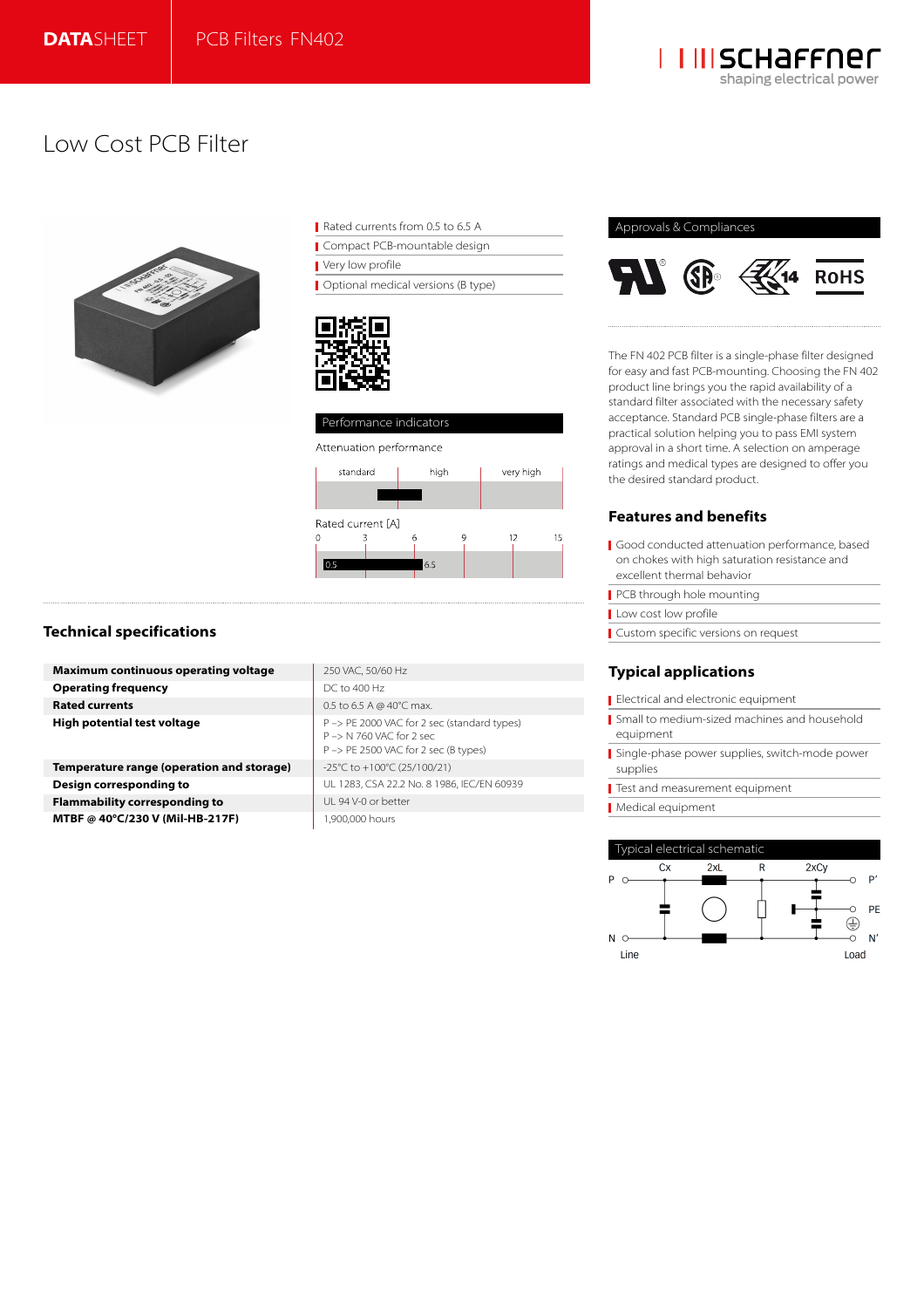## **Filter selection table**

| <b>Filter</b>   | <b>Rated current</b> | Leakage current* | Inductance**   | Capacitance** |      | Resistance** | Input/Output | Weight |
|-----------------|----------------------|------------------|----------------|---------------|------|--------------|--------------|--------|
|                 | @ 40°C (25°C)        | @ 230 VAC/50 Hz  | L              | Cx            | Cy   | R            | connections  |        |
|                 | [A]                  |                  |                |               |      |              |              |        |
|                 |                      | $[\mu A]$        | [ <b>mH</b> ]  | [nF]          | [nF] | [kΩ]         |              | [g]    |
| FN 402-0.5-02   | 0.5(0.6)             | 373              | 40             | 100           | 2.2  | 1000         | $-02$        | 40     |
| FN 402-1-02     | 1(1.2)               | 373              | 10             | 100           | 2.2  | 1000         | $-02$        | 40     |
| FN 402-1.6-02   | 1.6(1.9)             | 373              | 6              | 100           | 2.2  | 1000         | $-02$        | 40     |
| FN 402-2.5-02   | 2.5(3)               | 373              | $\overline{2}$ | 100           | 2.2  | 1000         | $-02$        | 40     |
| FN 402-4-02     | 4(4.7)               | 373              |                | 100           | 2.2  | 1000         | $-02$        | 40     |
| FN 402-6.5-02   | 6.5(7.5)             | 373              |                | 100           | 2.2  | 1000         | $-02$        | 40     |
|                 |                      |                  |                |               |      |              |              |        |
| FN 402 B-0.5-02 | 0.5(0.6)             | $\overline{2}$   | 40             | 100           |      | 1000         | $-02$        | 40     |
| FN 402 B-1-02   | 1(1.2)               | $\overline{2}$   | 10             | 100           |      | 1000         | $-02$        | 40     |
| FN 402 B-1.6-02 | 1.6(1.9)             | $\overline{2}$   | 6              | 100           |      | 1000         | $-02$        | 40     |
| FN 402 B-2.5-02 | 2.5(3)               | $\overline{2}$   | $\overline{2}$ | 100           |      | 1000         | $-02$        | 40     |
| FN 402 B-4-02   | 4(4.7)               | $\overline{2}$   |                | 100           |      | 1000         | $-02$        | 40     |
| FN 402 B-6.5-02 | 6.5(7.5)             | $\overline{2}$   |                | 100           |      | 1000         | $-02$        | 40     |

\*\* Maximum leakage under normal operating conditions. Note: if the neutral line is interrupted, worst case leakage could reach twice this level.

\*\* Tolerances apply: Inductance: -30/+50%, Capacitance: ±20%, Resistance: ±10%



For example: FN 402-0.5-02, FN 402 B-6.5-02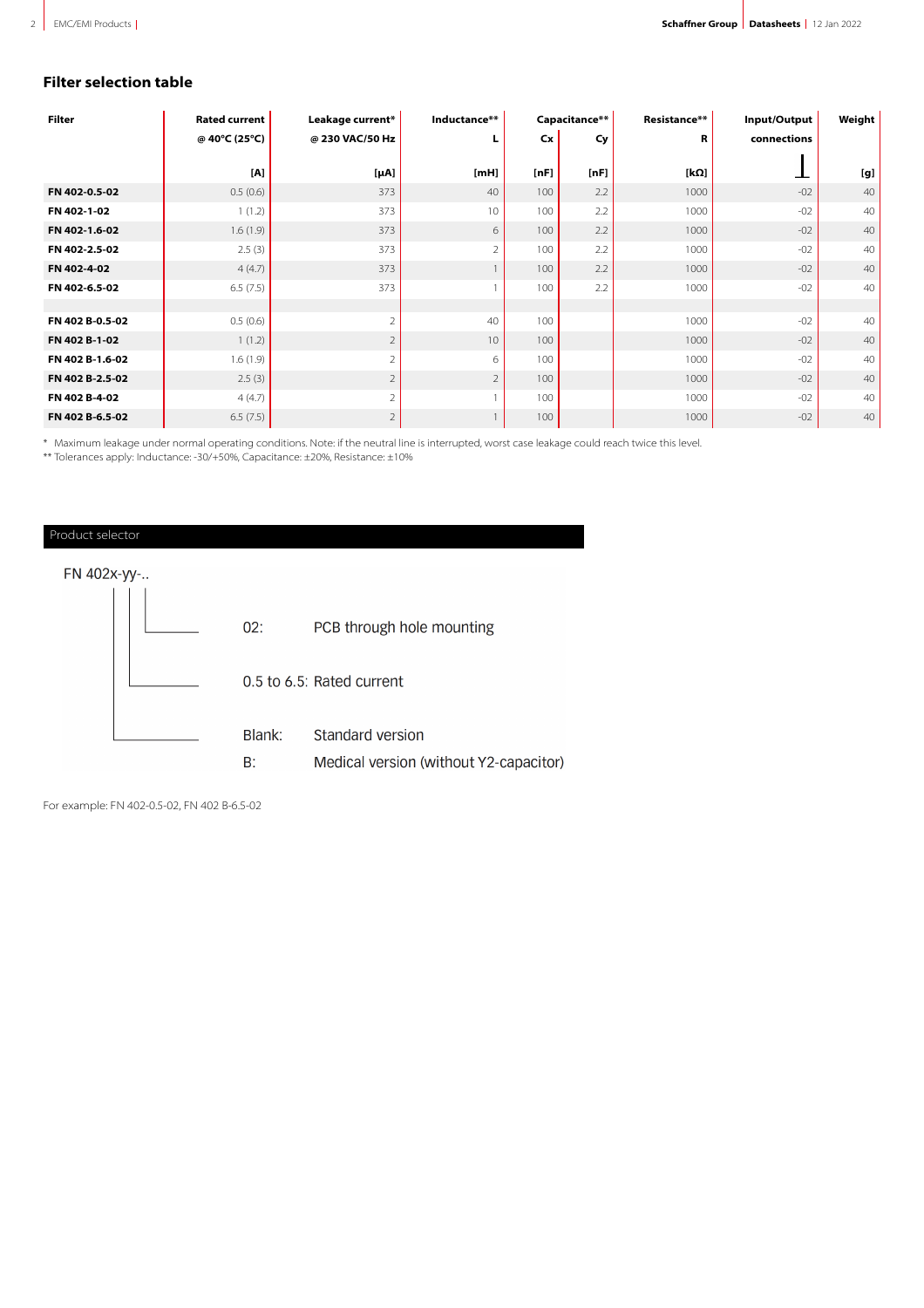





## **Mechanical data**



All dimensions in mm; 1 inch = 25.4 mm Tolerances according: ISO 2768-m/EN 22768-m